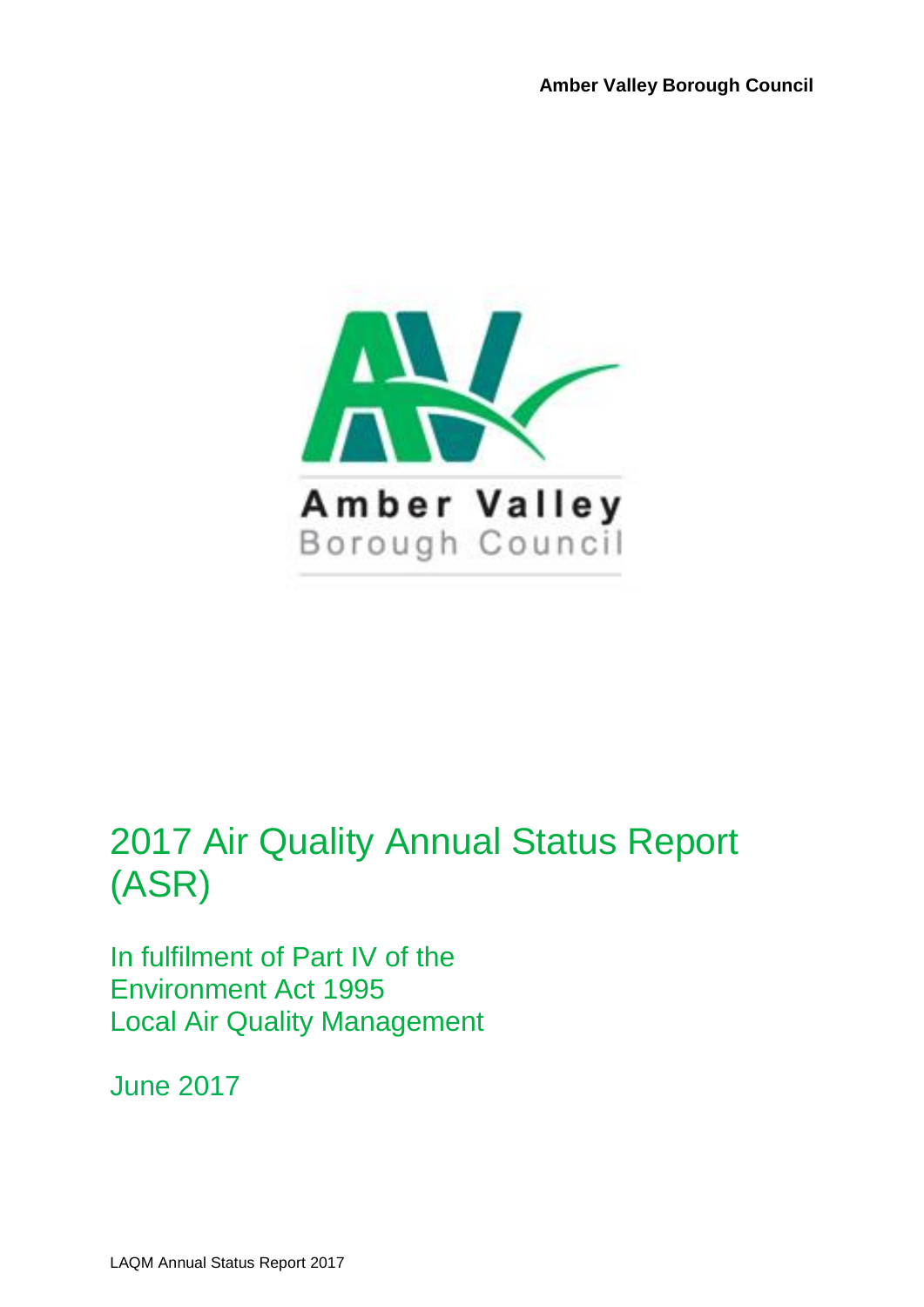| <b>Local Authority</b><br><b>Officer</b> | Rowena Bailey and Ian Shaw                             |
|------------------------------------------|--------------------------------------------------------|
| Department                               | <b>Environment Unit</b>                                |
| <b>Address</b>                           | Town Hall, Market Place, Ripley, Derbyshire<br>DE5 3BT |
| Telephone                                | 01733 841335                                           |
| E-mail                                   | envadmin@ambervalley.gov.uk                            |
| <b>Report Reference</b><br>number        | AVBC ASR 2017                                          |
| Date                                     | 28 June 2017                                           |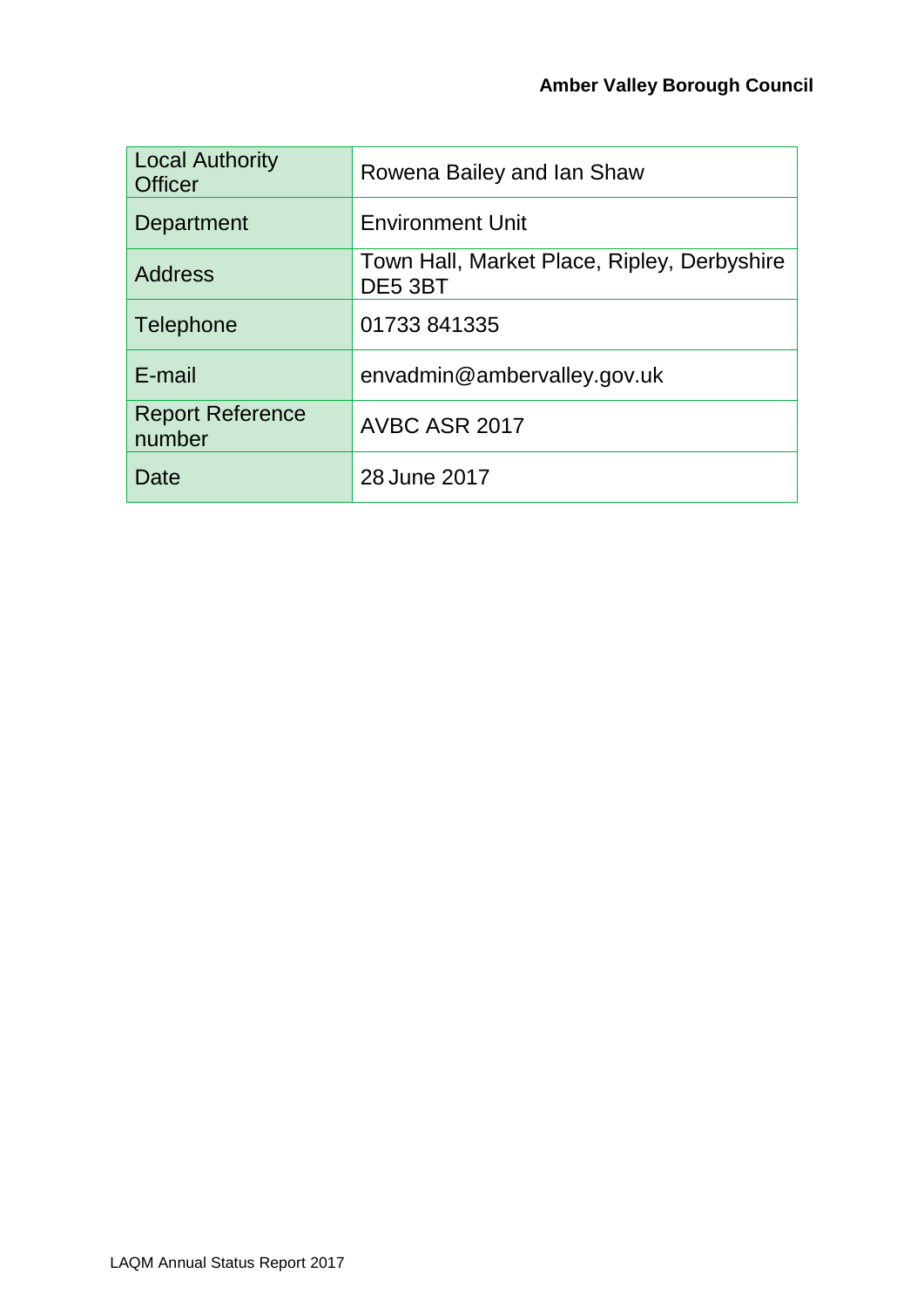### **Executive Summary: Air Quality in Our Area**

### **Air Quality in Amber Valley Borough**

Air pollution is associated with a number of adverse health impacts. It is recognised as a contributing factor in the onset of heart disease and cancer. Additionally, air pollution particularly affects the most vulnerable in society: children and older people, and those with heart and lung conditions. There is also often a strong correlation with equalities issues, because areas with poor air quality are also often the less affluent areas $^{1,2}.$ 

The annual health cost to society of the impacts of particulate matter alone in the UK is estimated to be around £16 billion<sup>3</sup>.

Amber Valley Borough is semi-rural with four small towns as the main urban areas; it has no significant road links, no significant congestion problems or large industry. Air quality is generally good and no Air Quality Management Areas (AQMAs) have been declared.

### **Actions to Improve Air Quality**

As air quality in Amber Valley Borough does not exceed the Air Quality Objectives the Council has not developed a specific programme or any targets for air quality improvements.

The following contribute to management of air quality in Amber Valley Borough:

- Regulation of industrial emissions- Local authorities regulate a range of industries that may cause local emissions to air and this work also forms part of our response to securing air quality in the district
- Investigation of reports of dark smoke and smoke causing a statutory nuisance, including intervention where necessary
- Smoke control areas Amber Valley Borough has 28 Smoke Control Areas (SCA)

l

 $1$  Environmental equity, air quality, socioeconomic status and respiratory health, 2010

 $^2$  Air quality and social deprivation in the UK: an environmental inequalities analysis, 2006

<sup>3</sup> Defra. Abatement cost guidance for valuing changes in air quality, May 2013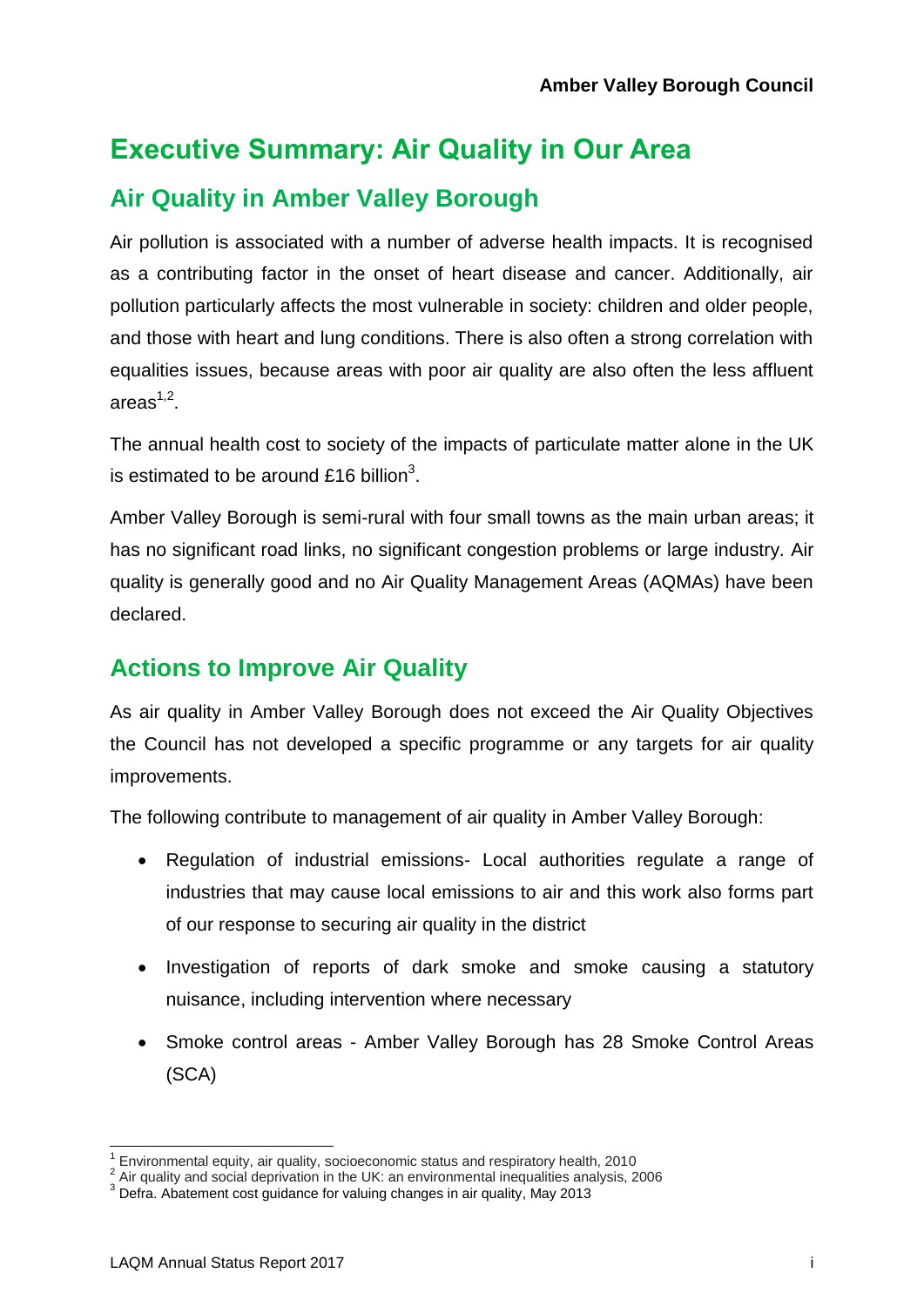### **Conclusions and Priorities**

Changes to the Local Air Quality Management (LAQM) approach place greater emphasis on action planning to bring forward improvements in air quality and to include local measures. Recognising this change in emphasis, Amber Valley Borough Council intends to work more closely with partners in the Derbyshire County and City Air Quality Working Group. This working group has been established for agreeing strategic priorities and ensuring collaborative action around air quality in the region.

#### **Local Engagement and How to Get Involved**

One of the key sources of localised air pollution is road traffic. Some of the things you can do to help reduce emissions from road traffic are:

- Use your car less and use public transport when you can
- Make short trips on foot or by bike
- Avoid driving during congested peak traffic periods
- Car share whenever possible
- Adapt your driving style to improve energy efficiency. More information is available at [www.energysavingtrust.org.uk/travel/driving-advice](http://www.energysavingtrust.org.uk/travel/driving-advice)
- Use a low emission vehicle such as an electric or hybrid car

Heating systems for homes and other buildings can also be a source of air pollution. Combustion of fuels such as coal, oil, gas and wood all result in emissions to air. Some of the things you can do to reduce emissions to air from domestic heating are:

- Be as energy efficient as possible by insulating your home
- Upgrade boilers to more efficient boilers with lower  $NO<sub>x</sub>$  and carbon emissions
- Use electric heating powered by non-combustion forms of renewable energy
- More information on this and links to other resources are available at [www.uk](https://uk-air.defra.gov.uk/)[air.defra.gov.uk](https://uk-air.defra.gov.uk/)

Amber Valley Borough has 28 Smoke Control Areas (SCA) where smoke emissions from chimneys are controlled by requiring the use of smokeless fuel or using 'exempt appliances', that can burn other fuels without causing significant smoke emissions. If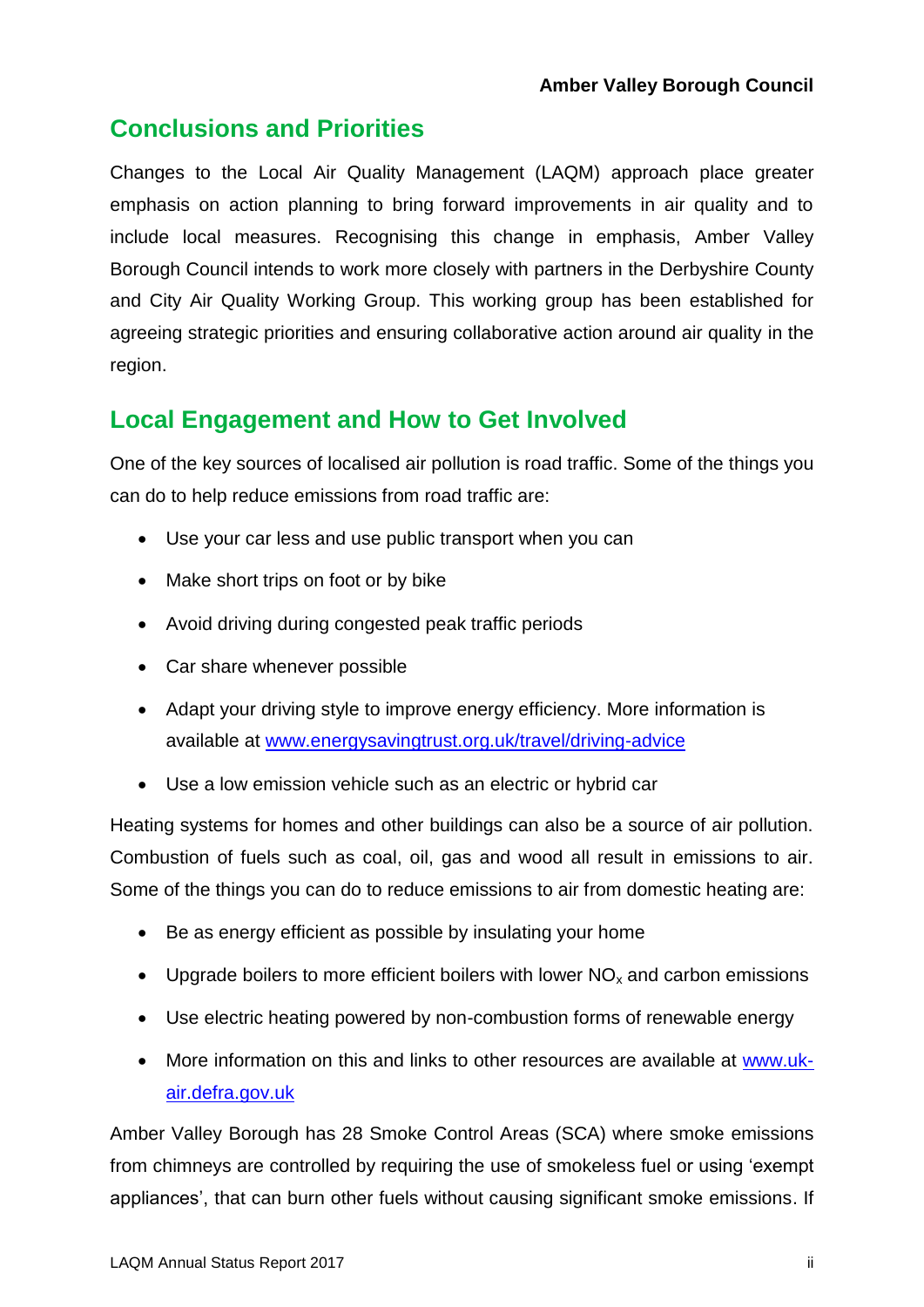#### **Amber Valley Borough Council**

you would like to check if you are in an SCA see the 'My Property' section of Amber Valley Borough Council's website [\(www.ambervalley.gov.uk/utilities/my-property\)](http://www.ambervalley.gov.uk/utilities/my-property).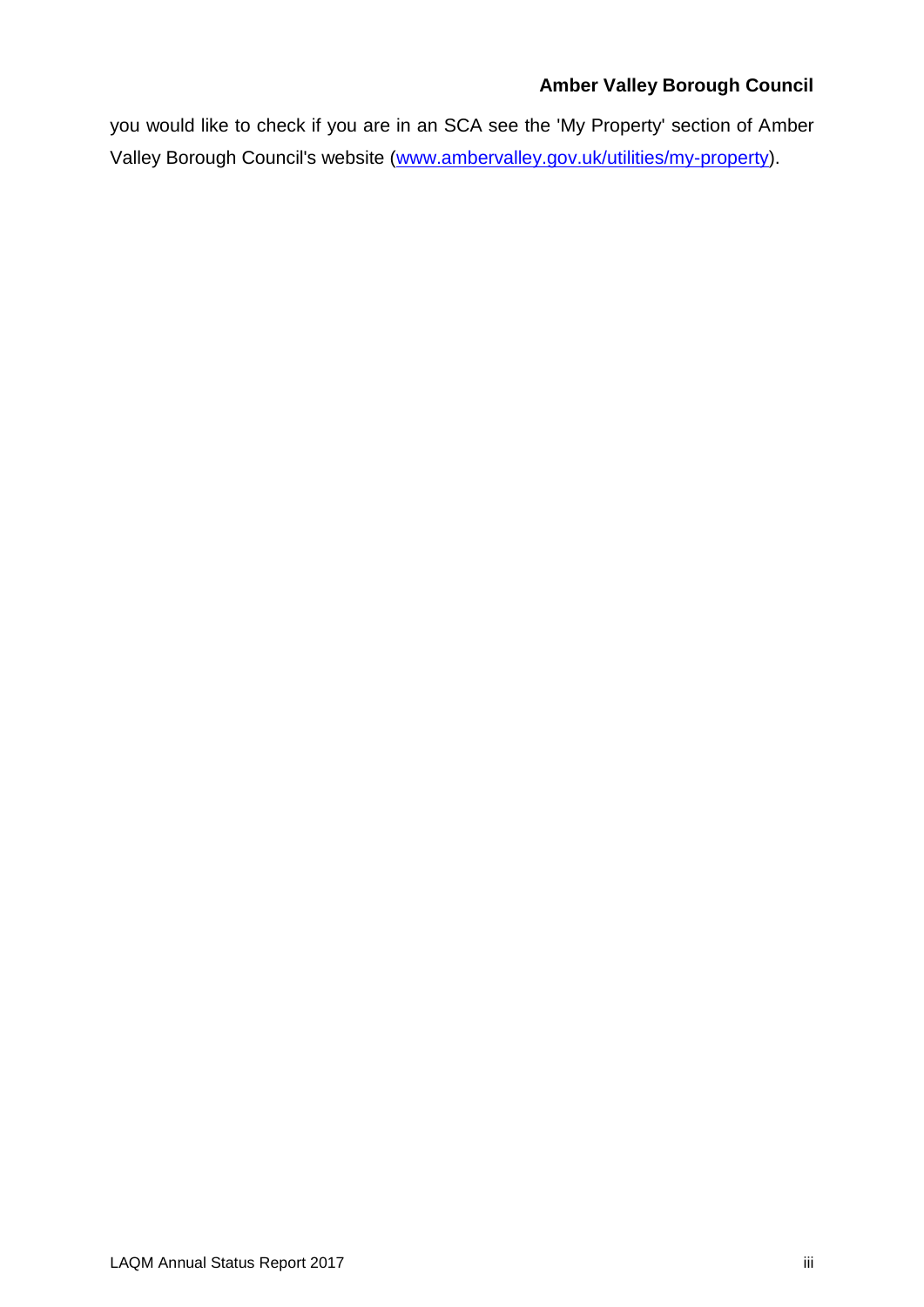# **Table of Contents**

| 1            |     |                                                                           |  |  |  |
|--------------|-----|---------------------------------------------------------------------------|--|--|--|
| $\mathbf{2}$ |     |                                                                           |  |  |  |
|              | 2.1 |                                                                           |  |  |  |
|              | 2.2 | Progress and Impact of Measures to address Air Quality in Amber Valley  3 |  |  |  |
|              | 2.3 | $PM_{2.5}$ – Local Authority Approach to Reducing Emissions and/or        |  |  |  |
|              |     |                                                                           |  |  |  |
| 3            |     | Air Quality Monitoring Data and Comparison with Air Quality               |  |  |  |
|              |     |                                                                           |  |  |  |
|              | 3.1 |                                                                           |  |  |  |
|              |     |                                                                           |  |  |  |
|              |     |                                                                           |  |  |  |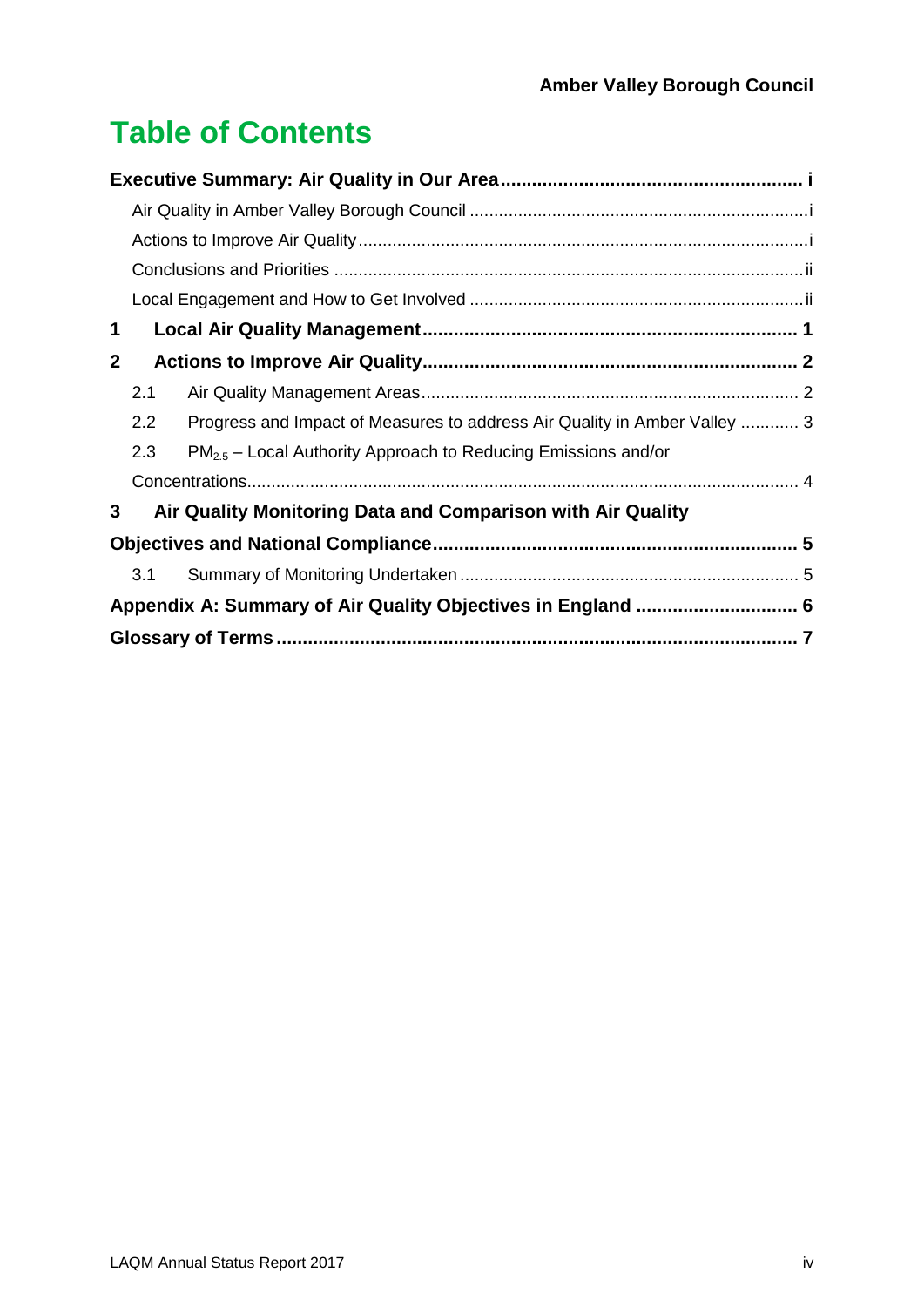### **1 Local Air Quality Management**

This report provides an overview of air quality in Amber Valley during 2016. It fulfils the requirements of Local Air Quality Management (LAQM) as set out in Part IV of the Environment Act (1995) and the relevant Policy and Technical Guidance documents.

The LAQM process places an obligation on all local authorities to regularly review and assess air quality in their areas, and to determine whether or not the air quality objectives are likely to be achieved. Where an exceedance is considered likely the local authority must declare an Air Quality Management Area (AQMA) and prepare an Air Quality Action Plan (AQAP) setting out the measures it intends to put in place in pursuit of the objectives. This Annual Status Report (ASR) is an annual requirement showing the strategies employed by Amber Valley Borough Council to improve air quality and any progress that has been made.

The statutory air quality objectives applicable to LAQM in England can be found in [Table A.1](#page-11-0) in Appendix A.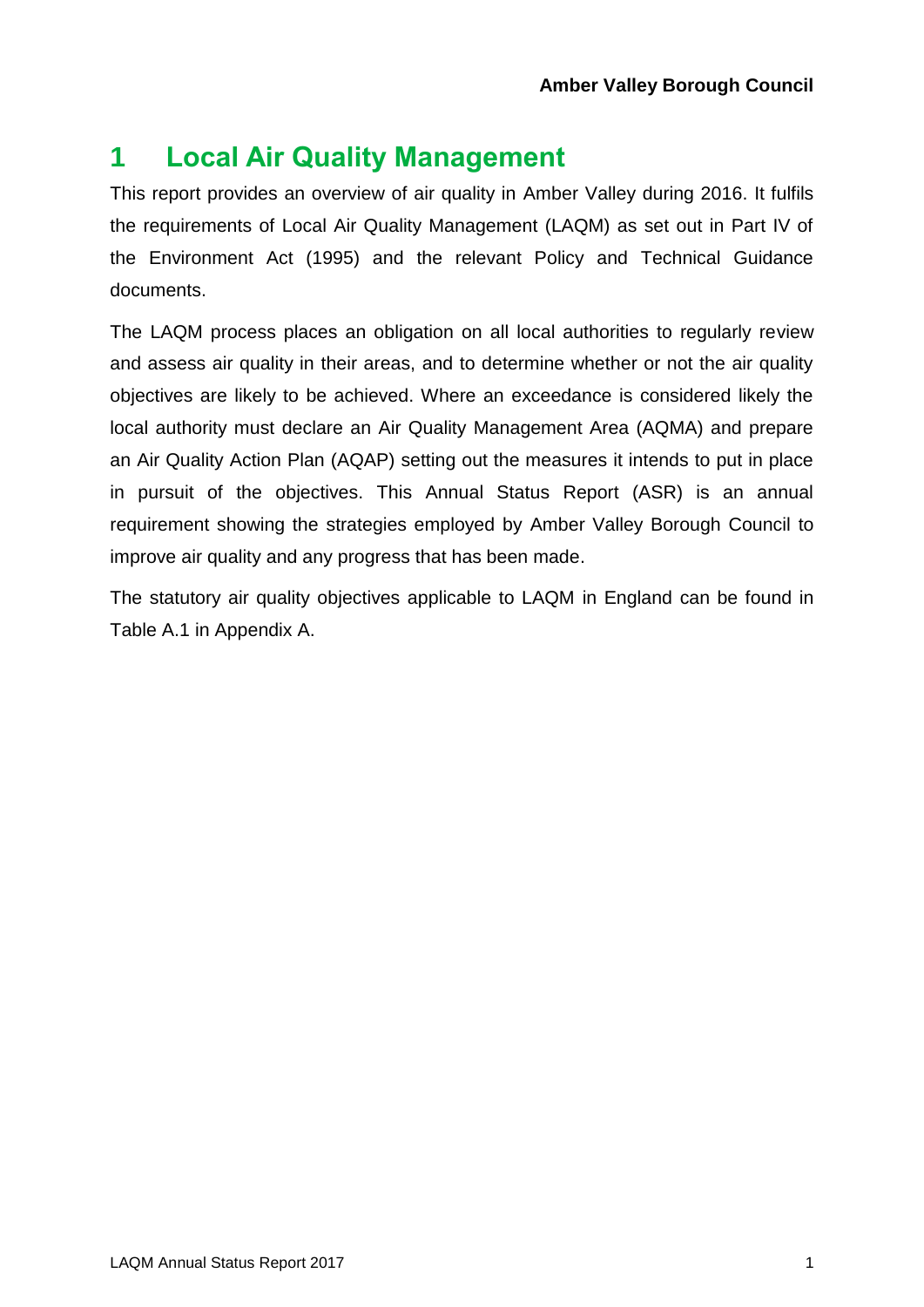## **2 Actions to Improve Air Quality**

### **2.1 Air Quality Management Areas**

Air Quality Management Areas (AQMAs) are declared when there is an exceedance or likely exceedance of an air quality objective. After declaration, the authority must prepare an Air Quality Action Plan (AQAP) within 12-18 months setting out measures it intends to put in place in pursuit of compliance with the objectives.

Amber Valley Borough has not previously declared, nor does not currently have, any AQMAs.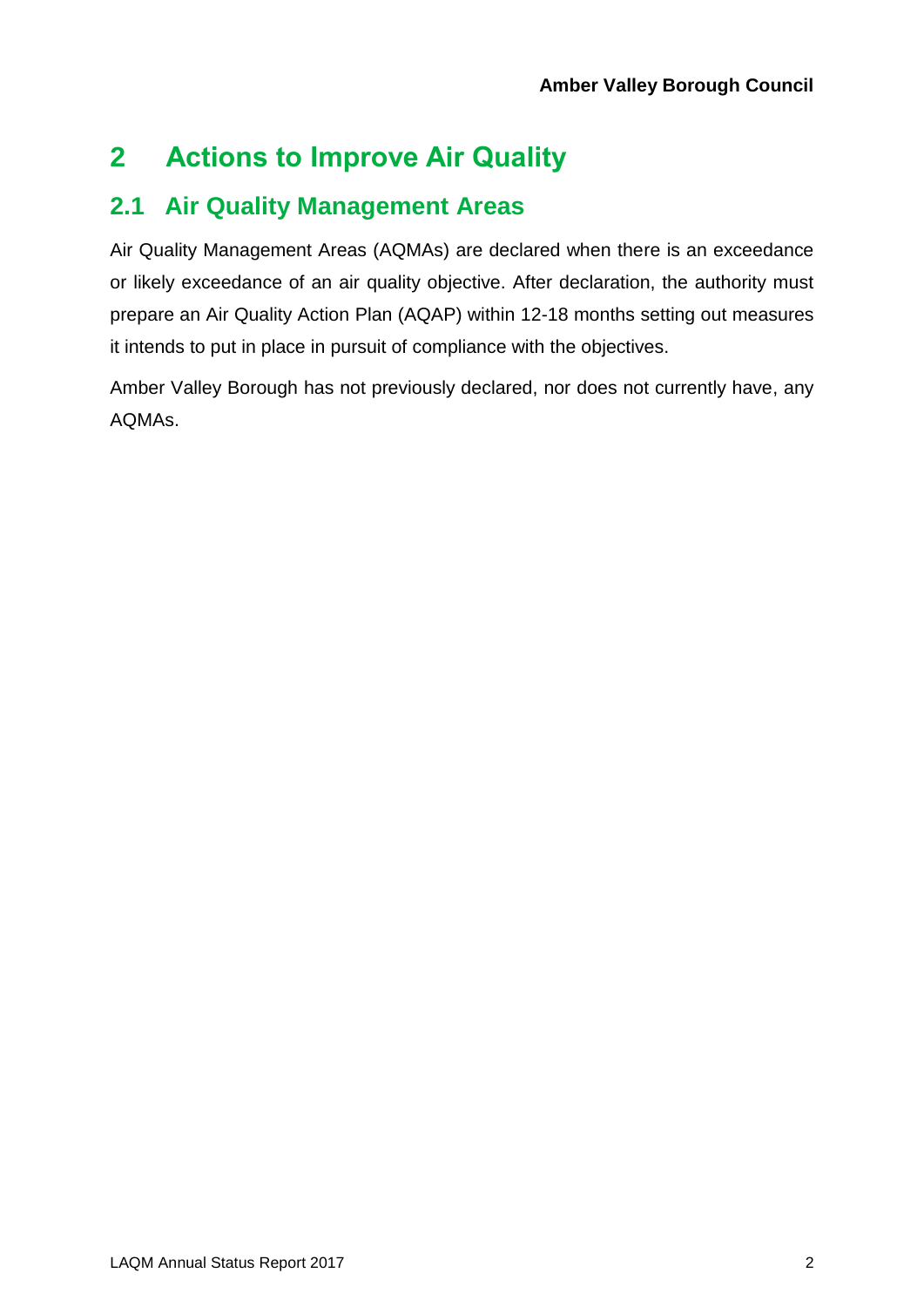#### **2.2 Progress and Impact of Measures to address Air Quality in Amber Valley**

Amber Valley Borough Council has not taken forward any specific measures during the current reporting year of 2016 in pursuit of improving local air quality as the Borough does not have any AQMAs and historic monitoring has shown that pollutant levels are already below air quality standards. The Council does, however, continue to take broad action through:

- Local Authority Pollution Prevention and Control (Environmental Permitting) Local Authorities regulate Part A2 and B activities, which involve emissions to air.
- Investigation of reports of dark smoke and smoke causing a statutory nuisance, including intervention where necessary.
- Smoke control areas Amber Valley Borough has 28 Smoke Control Areas (SCA).

Amber Valley Borough Council expects to carry out the following measures over the course of the next reporting year:

- Providing information to residents via the Amber Valley Borough Council website, council news and social media on actions they can take to reduce their emissions. It is anticipated that the outcome of making residents more aware of their own role in improving air quality will be behaviour change that will contribute to a reduction in air pollution.
- To work more closely with the Derbyshire County and City Air Quality Working Group, benefiting from the strategic overview and collaborative working to work towards improving air quality in Derbyshire. An example of an outcome from such collaborative work is the production of guidance for local planners to secure local air quality where development is proposed.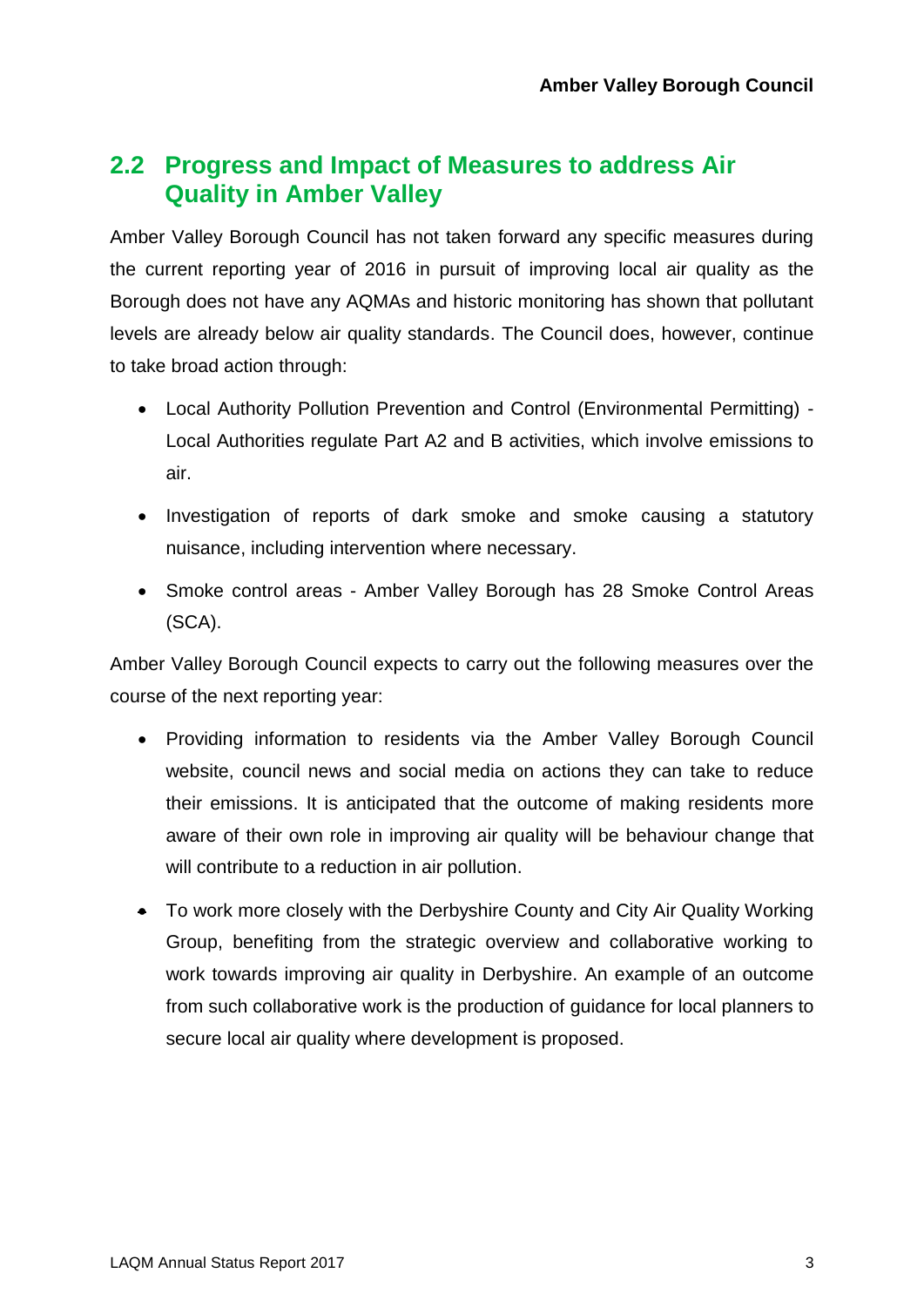#### **2.3 PM2.5 – Local Authority Approach to Reducing Emissions and/or Concentrations**

As detailed in Policy Guidance LAQM.PG16 (Chapter 7), local authorities are expected to work towards reducing emissions and/or concentrations of  $PM<sub>2.5</sub>$ (particulate matter with an aerodynamic diameter of 2.5µm or less). There is clear evidence that PM<sub>2.5</sub> has a significant impact on human health, including premature mortality, allergic reactions, and cardiovascular diseases.

Amber Valley Borough Council is not taking specific measures to address  $PM<sub>2.5</sub>$ , but the measures described in Section 2.2 will contribute towards reducing  $PM_{2.5}$ .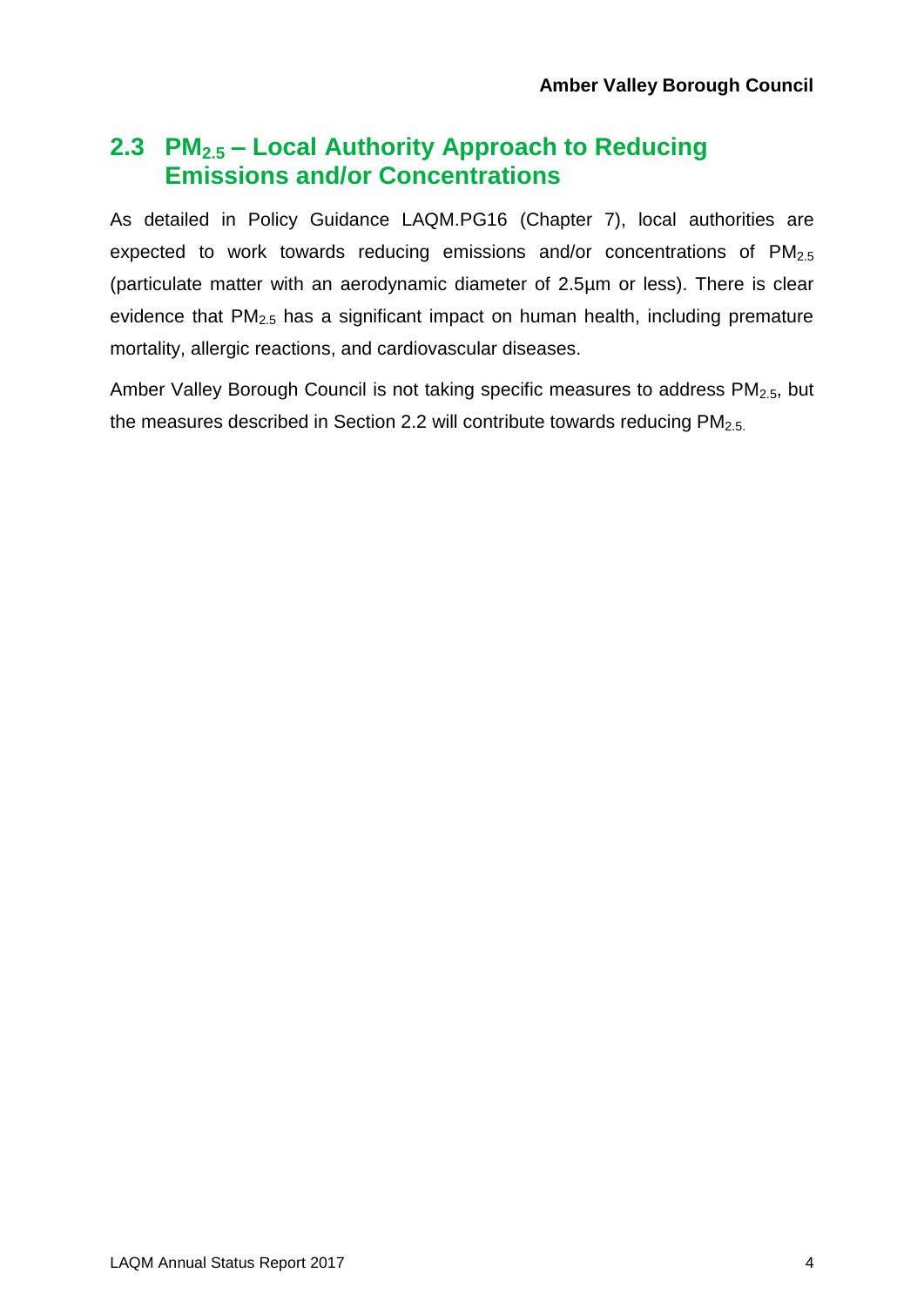### **3 Air Quality Monitoring Data and Comparison with Air Quality Objectives and National Compliance**

### **3.1 Summary of Monitoring Undertaken**

Previous Updating and Screening Assessment Reports and Progress Reports for Air Quality in Amber Valley concluded that the cost of a monitoring programme could not be justified based on the very low likelihood that National Air Quality Objectives would be breached in the borough. As such there is no new monitoring data.

Traffic flow and background air quality data for 2015 were used to predict nitrogen dioxide ( $NO<sub>2</sub>$ ) and  $PM<sub>10</sub>$  concentrations at 15 receptor locations near to road links likely to have the highest pollutant levels. The results of this modelling showed that there were no areas that were likely to exceed the air quality objectives*.*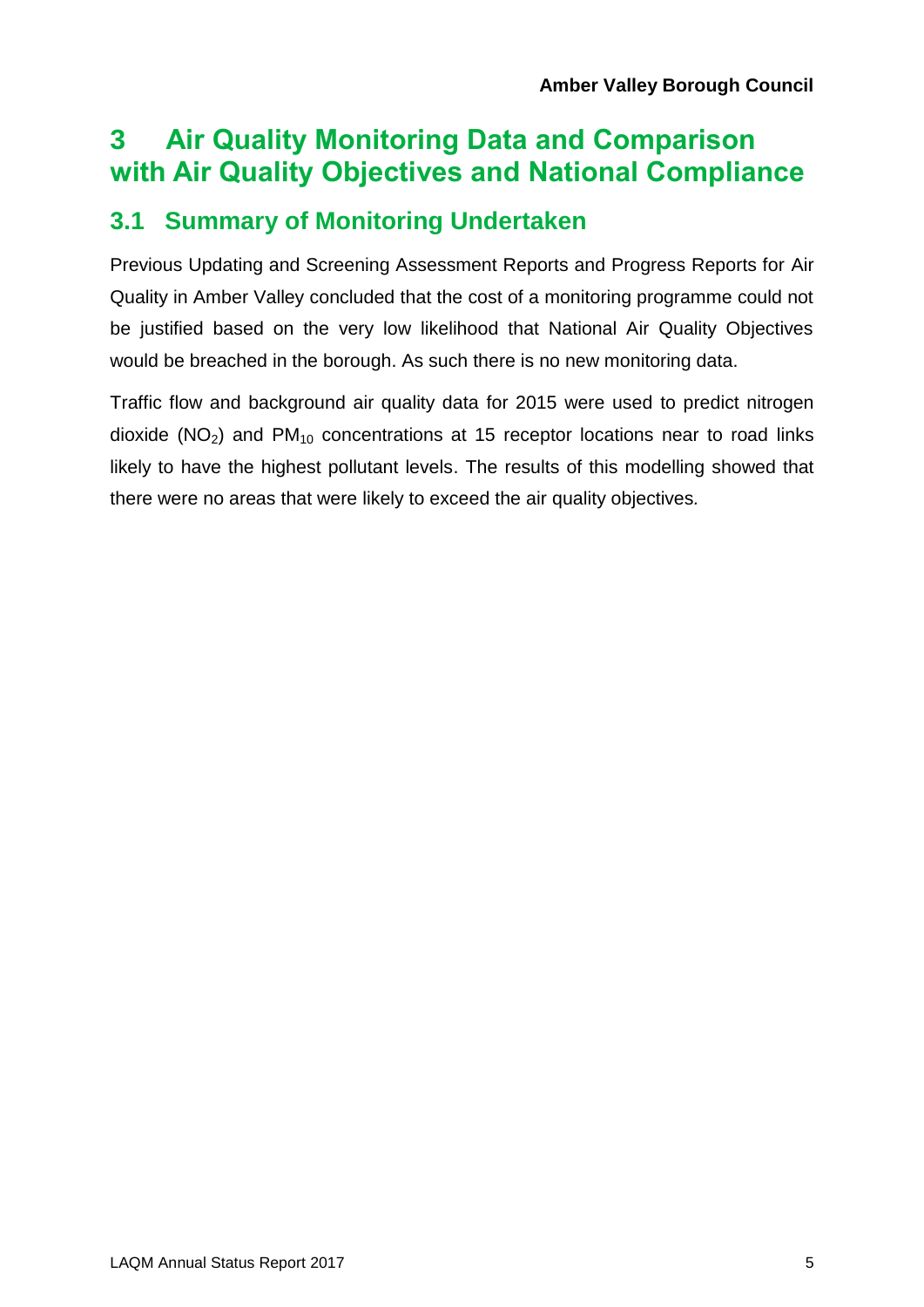### **Appendix A: Summary of Air Quality Objectives in England**

#### <span id="page-11-0"></span>**Table A.1 – Air Quality Objectives in England**

| <b>Pollutant</b>                             | Air Quality Objective <sup>4</sup>                                                 |                    |  |
|----------------------------------------------|------------------------------------------------------------------------------------|--------------------|--|
|                                              | <b>Concentration</b>                                                               | <b>Measured as</b> |  |
| Nitrogen Dioxide                             | $\overline{200}$ µg/m <sup>3</sup> not to be exceeded more<br>than 18 times a year | 1-hour mean        |  |
| (NO <sub>2</sub> )                           | $40 \mu g/m3$                                                                      | Annual mean        |  |
| <b>Particulate Matter</b>                    | $50 \mu g/m3$ , not to be exceeded more<br>than 35 times a year                    | 24-hour mean       |  |
| $(PM_{10})$                                  | 40 $\mu$ g/m <sup>3</sup>                                                          | Annual mean        |  |
|                                              | $350 \mu g/m^3$ , not to be exceeded more<br>than 24 times a year                  | 1-hour mean        |  |
| <b>Sulphur Dioxide</b><br>(SO <sub>2</sub> ) | $125 \mu g/m^3$ , not to be exceeded more<br>than 3 times a year                   | 24-hour mean       |  |
|                                              | 266 $\mu$ g/m <sup>3</sup> , not to be exceeded more<br>than 35 times a year       | 15-minute mean     |  |

 $\frac{4}{1}$  The units are in microgrammes of pollutant per cubic metre of air (µg/m<sup>3</sup>).